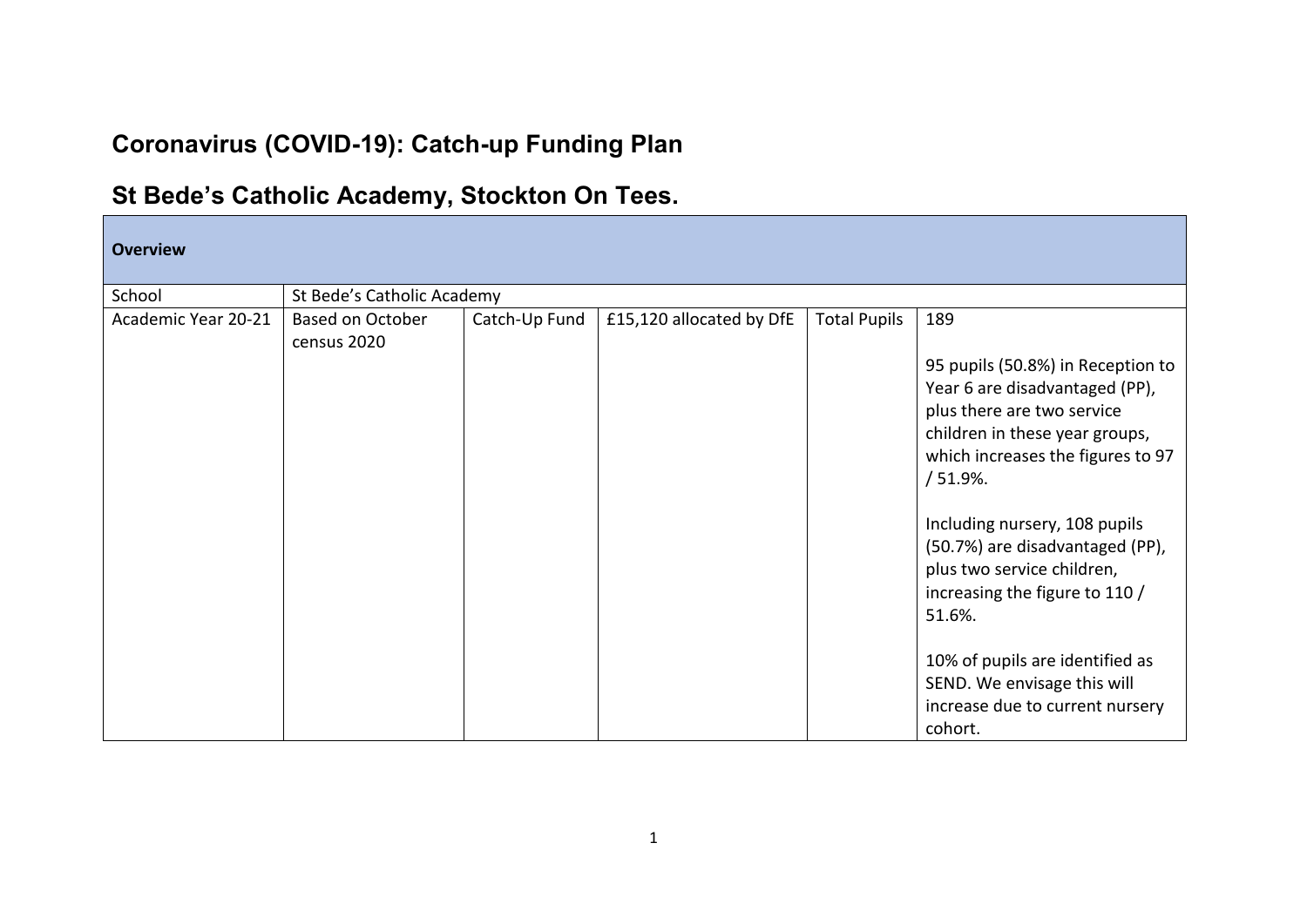DfE Guidance

Schools should use this funding for specific activities to support their pupils to catch up for lost teaching over the previous months, in line with the curriculum expectations for the next academic year in [actions for](https://www.gov.uk/government/publications/actions-for-schools-during-the-coronavirus-outbreak/guidance-for-full-opening-schools#section-3-curriculum-behaviour-and-pastoral-support)  [schools during the coronavirus outbreak.](https://www.gov.uk/government/publications/actions-for-schools-during-the-coronavirus-outbreak/guidance-for-full-opening-schools#section-3-curriculum-behaviour-and-pastoral-support)

While schools can use their funding in a way that suits their cohort and circumstances, they are expected to use this funding for specific activities which will help pupils catch up on missed education.

To support schools to make the best use of this funding, the Education Endowment Foundation (EEF) has published a [coronavirus \(COVID-19\) support guide for schools](https://educationendowmentfoundation.org.uk/covid-19-resources/covid-19-support-guide-for-schools/#nav-covid-19-support-guide-for-schools1) with evidence-based approaches to catch up for all students.

To support schools to implement their catch-up plans effectively, EEF has published the [school planning](https://educationendowmentfoundation.org.uk/covid-19-resources/guide-to-supporting-schools-planning/)  [guide: 2020](https://educationendowmentfoundation.org.uk/covid-19-resources/guide-to-supporting-schools-planning/) to 2021. This will provide further guidance on how schools should implement catch-up strategies and supporting case studies to highlight effective practice.

EEF Model for Evidence based Strategic Planning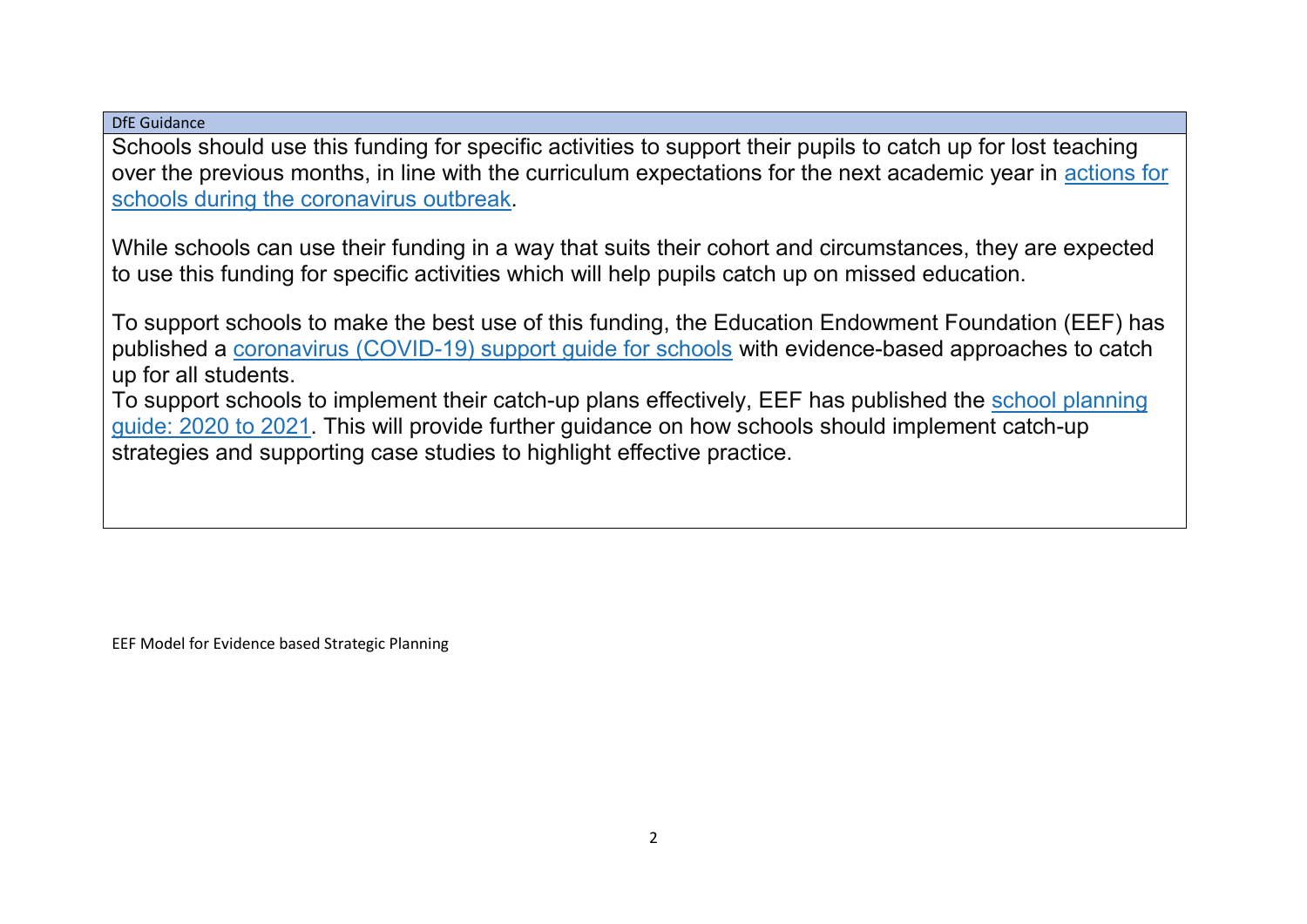

| Identified Impact of COVID 19 (Primary) |                                                                                                                                               |  |  |  |
|-----------------------------------------|-----------------------------------------------------------------------------------------------------------------------------------------------|--|--|--|
| Maths                                   | Specific content has been missed, leading to gaps in learning and stalled sequencing of journeys. Children still have an appetite for maths   |  |  |  |
|                                         | and lockdown has not affected their attitudes. However they are quite simply 'behind'.                                                        |  |  |  |
|                                         | Recall of basic skills has suffered – children are not able to recall addition facts, times tables and have forgotten once taught calculation |  |  |  |
|                                         | strategies. This is reflected in assessments carried out in the autumn term.                                                                  |  |  |  |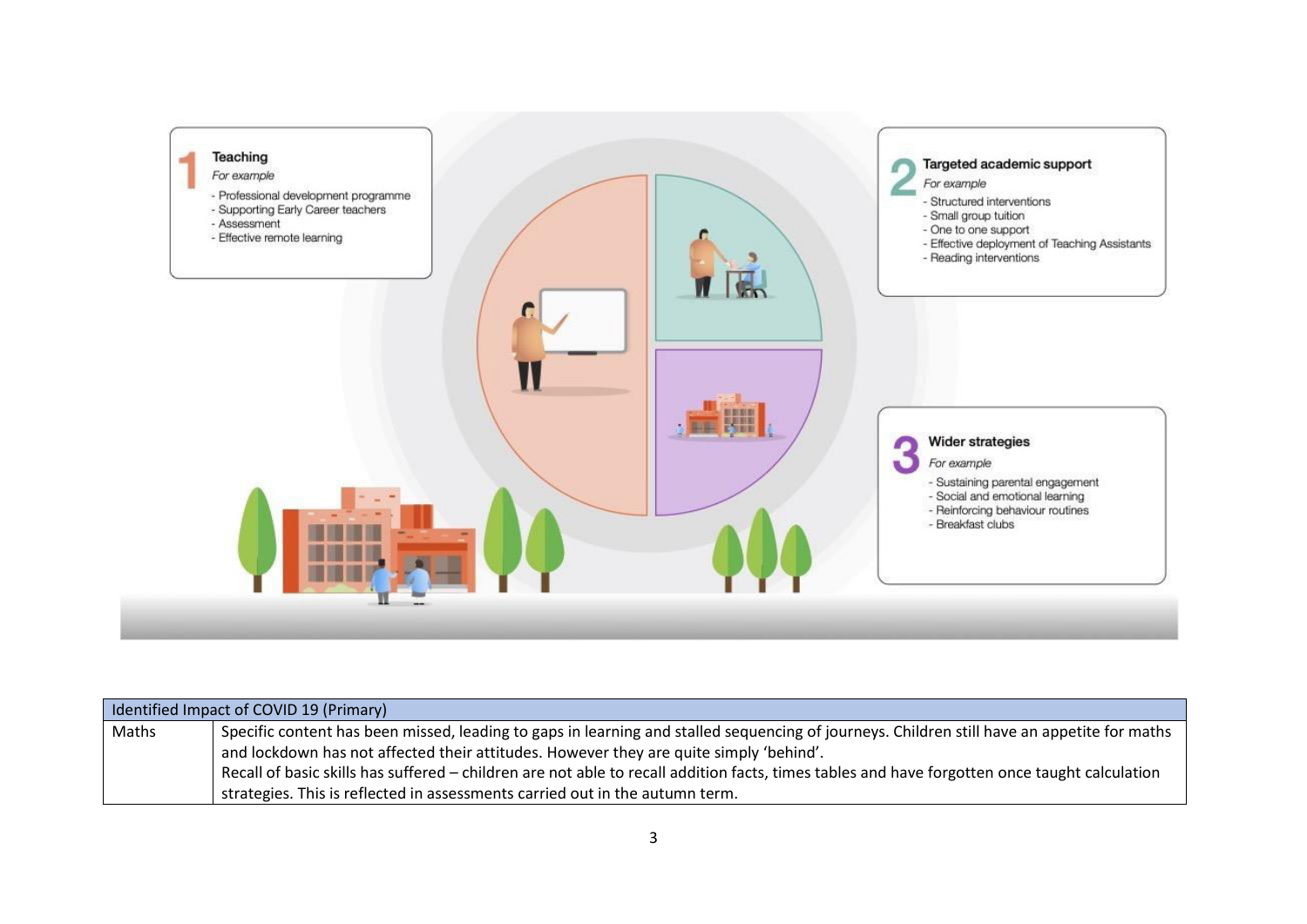| Writing    | Children haven't necessarily missed 'units' of learning in the same way as Maths, however they have lost essential practising of writing<br>skills. SPaG specific knowledge has suffered, leading to lack of fluency in writing. Those who have maintained writing throughout                                                                                                                                                                                                                                                                         |
|------------|-------------------------------------------------------------------------------------------------------------------------------------------------------------------------------------------------------------------------------------------------------------------------------------------------------------------------------------------------------------------------------------------------------------------------------------------------------------------------------------------------------------------------------------------------------|
|            | lockdown are less affected, however those who evidently didn't write much have had to work additionally hard on writing stamina and<br>improving their motivation due to the lack of fluency in their ability to write.                                                                                                                                                                                                                                                                                                                               |
|            | We are aware too much time was screen based for children and there was little engagement with reading activities. This has reduced<br>concentration and fluency.                                                                                                                                                                                                                                                                                                                                                                                      |
|            | Fine motor skills in younger children have declined; previous skills learnt regarding name writing and letter formation were lost in some<br>children. The language skills and pre reading skills of EYFS have been significantly affected.                                                                                                                                                                                                                                                                                                           |
| Reading    | Although children accessed reading during lockdown more than any other subject, this is something that was more accessible for<br>families. However, children are less fluent in their reading and the gap between those children that read widely and those children who<br>don't is now increased. There was too much time spent on screens and this has impacted on their engagement and concentration levels.<br>Phonic knowledge was weak and unconsolidated. There have been no opportunities to meaningfully apply and consolidate new sounds. |
| Foundation | There are now significant gaps in knowledge and loss of some skills and experiences - whole units of work have not been taught,<br>meaning that children are less able to access pre-requisite knowledge when learning something new and they are less likely to make<br>connections between concepts and themes throughout the curriculum as they move through the year groups. Children have also missed<br>out on the curriculum experiences e.g. trips, visitors and memorable curriculum moments.                                                |

| <b>Planned Provisions</b>        |                                                                  |        |            |             |  |  |
|----------------------------------|------------------------------------------------------------------|--------|------------|-------------|--|--|
| For All Pupils (Universal Offer) |                                                                  |        |            |             |  |  |
| <b>Desired Outcomes</b>          | Strategy                                                         | Impact | Staff Lead | Review date |  |  |
|                                  | Additional hours of experienced teacher.                         |        |            |             |  |  |
|                                  | Additional Interventions carried out by<br><b>TAs</b>            |        |            |             |  |  |
|                                  | Play therapist/psychotherapist, four hours per<br>week reserved. |        |            |             |  |  |
|                                  | Speech therapists 3-5 hours per week from NHS                    |        |            |             |  |  |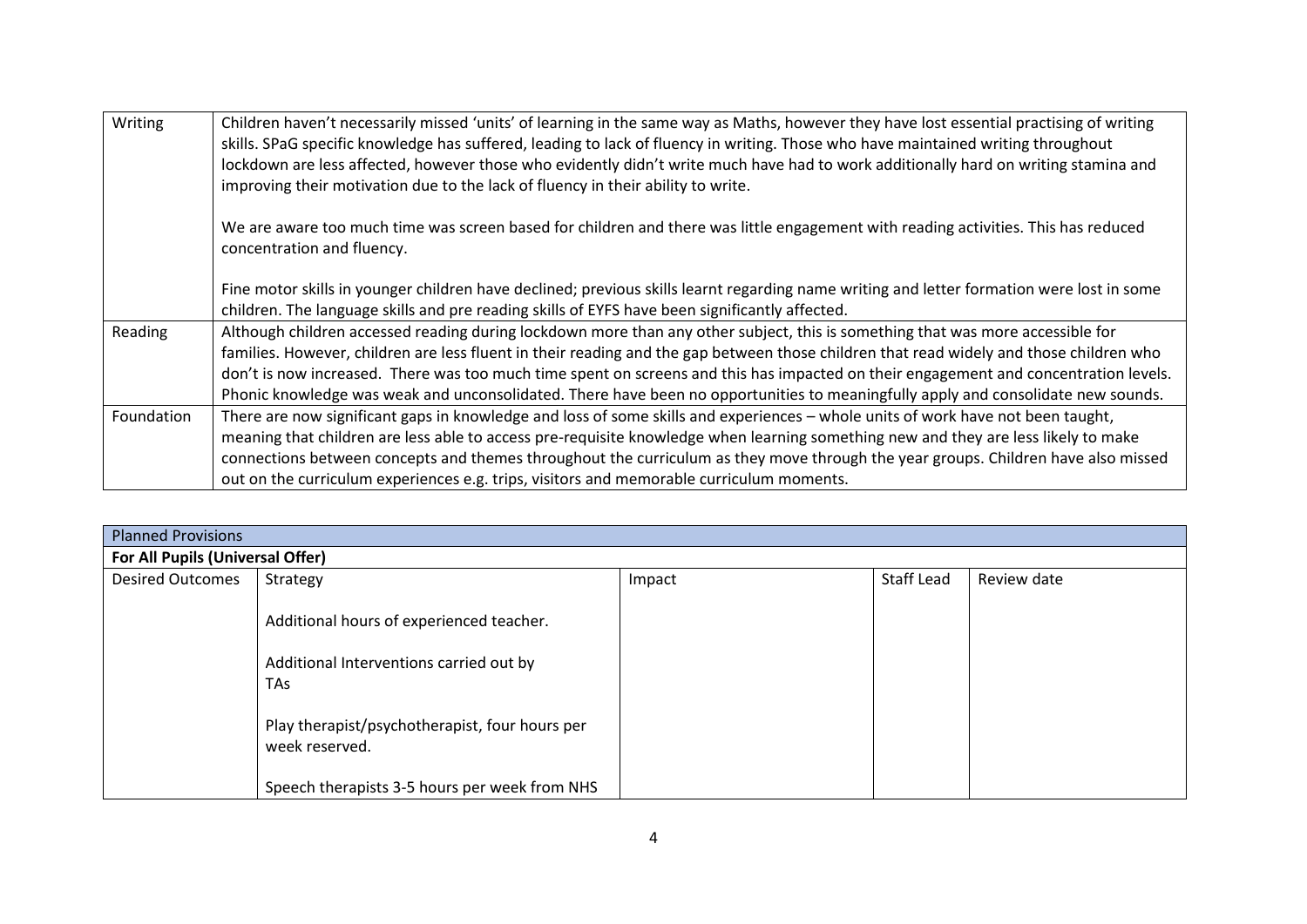|                      | work directly in school.                          |                                      |            |                           |
|----------------------|---------------------------------------------------|--------------------------------------|------------|---------------------------|
|                      |                                                   |                                      |            |                           |
|                      | Occupational therapists                           |                                      |            |                           |
| Teaching and         | To continually improve the quality of teaching    | All staff are up to date with latest | <b>BRA</b> | On-going review,          |
| whole school         | and learning so that pupils develop skills and    | research and the impact of           | LD         | monitoring, and support   |
| strategies shared    | knowledge they need to succeed in life, with a    | excellent teaching on the            |            | for staff where required. |
| that will support    | focus on disadvantaged children.                  | progress and attainment of           |            | SLT meetings, feedback    |
| excellent teaching.  |                                                   | disadvantaged children.              |            | from year groups.         |
| Backed up by EEF     | Ensure staff have in-depth subject knowledge      |                                      |            |                           |
| research.            | across the curriculum, but particularly in the    | Student outcomes are improved        |            |                           |
|                      | acquisition of reading fluency and                | and staff confidence in delivering   |            |                           |
|                      | comprehension.                                    | high quality lessons is raised.      |            |                           |
| Accurate pupil       |                                                   | They refine teaching skills in       |            |                           |
| assessment and       | The learning is effectively adapted to meet       | modelling and pre and post           |            |                           |
| feedback.            | individual needs and so build their skills and    | teaching.                            |            |                           |
|                      | understanding, enabling rapid progress of         |                                      |            |                           |
| Quick and accurate   | disadvantaged. This will be carried out by BP and | Learning is fluid and adapted to     |            |                           |
| Identification of    | comprehensive interventions programme and pre     | each child's needs. Reading          |            |                           |
| gaps and next steps  | and post teaching opportunities.                  | and vocabulary improve at KS2.       |            |                           |
| in learning.         |                                                   |                                      |            |                           |
|                      | Ensure that secure effective pedagogy meets       | Knowledge gaps will be identified    |            |                           |
| Delivery of class-   | individual pupil needs ensuring that teachers     | and planning adapted to address      |            |                           |
| based                | receive appropriate training and knowledge of     | these.                               |            |                           |
| interventions in     | latest evidence-based research is shared          | This will ensure that attainment     |            |                           |
| each year group for  | (modelling, questioning of children, reading      | across the Curriculum is             |            |                           |
| groups and           | comprehension, importance of reading, phonics     | maintained and                       |            |                           |
| individual children. | training for staff).                              | pupils attain in line with National  |            |                           |
|                      |                                                   | Expectations.                        |            |                           |
| Curriculum           | Further develop use of formative and summative    |                                      |            |                           |
| amended              | assessment, ensuring it has maximum impact on     | The use of manipulatives in          |            |                           |
| temporarily to       | individual pupil achievement across the           | Maths will ensure that children      |            |                           |
| allow catch up in R  | curriculum.                                       | are able to use concrete aids to     |            |                           |
| W and M (see         |                                                   | build their understanding of         |            |                           |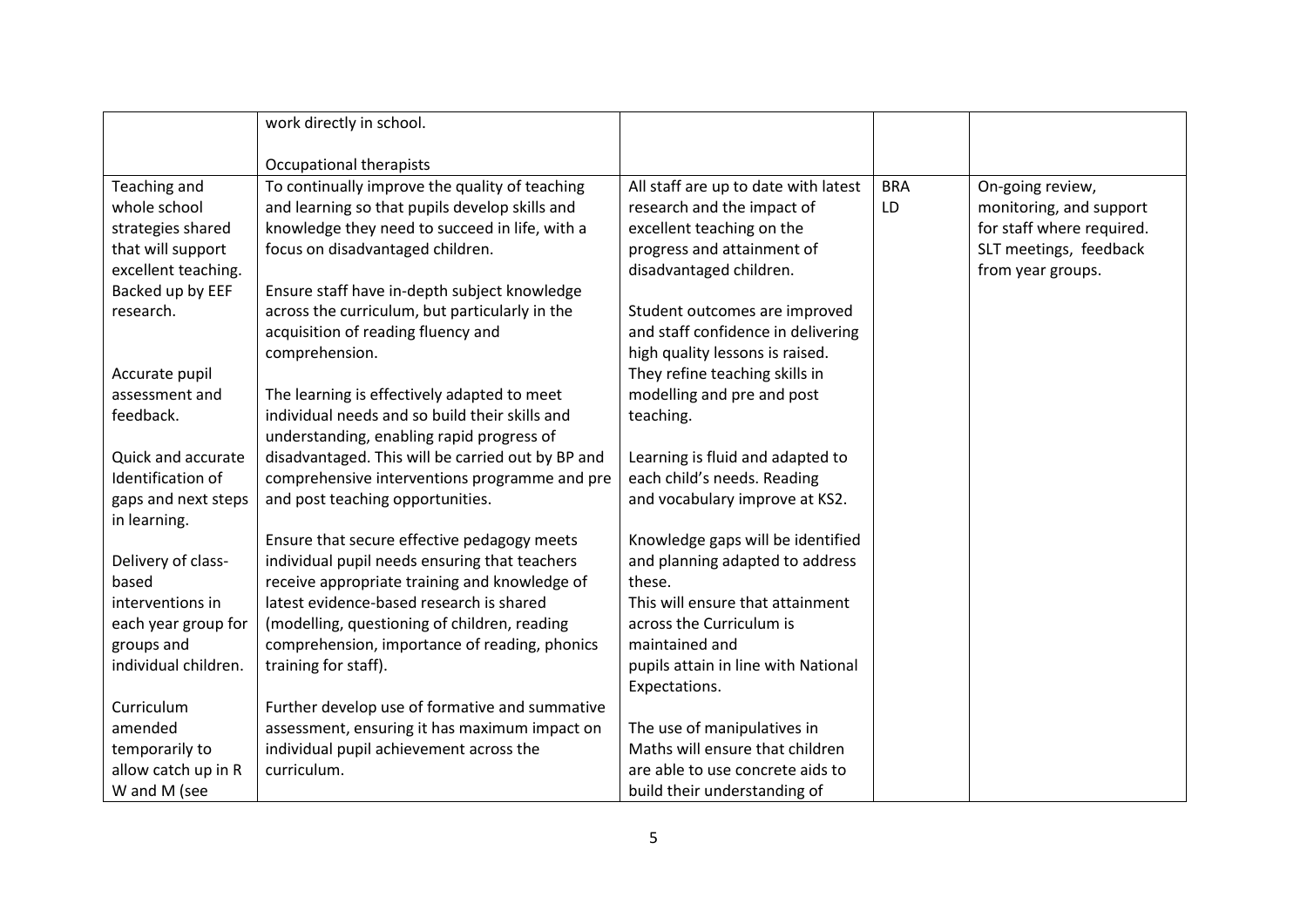| Ofsted guidance). | abstract topics. Maths outcomes     |
|-------------------|-------------------------------------|
|                   | do not widen because of Covid       |
| Formal            | and evidence of outcomes            |
| assessments of    | continue to improve across the      |
| children in June  | school.                             |
| 2021 to act and   |                                     |
| gap analysis and  | A personalised approach to CPD      |
| baseline for new  | will ensure quality first teaching  |
| academic year in  | for all children. All teaching will |
| Sept 2021.        | be at least good.                   |

| <b>Planned Provisions</b>   |                                                                         |                       |                     |             |  |  |
|-----------------------------|-------------------------------------------------------------------------|-----------------------|---------------------|-------------|--|--|
| <b>Targeted Pupils</b>      |                                                                         |                       |                     |             |  |  |
| <b>Desired Outcomes</b>     | Strategy                                                                | Impact                | <b>Staff Lead</b>   | Review date |  |  |
|                             | Additional hours of experienced teacher.                                |                       |                     |             |  |  |
|                             | Interventions carried out by TAs                                        |                       |                     |             |  |  |
|                             | <b>HLTAs</b>                                                            |                       |                     |             |  |  |
|                             | Play therapist/psychotherapist, four<br>hours per week reserved.        |                       |                     |             |  |  |
|                             | Speech therapists 4 hours per week<br>from NHS work directly in school. |                       |                     |             |  |  |
|                             | Occupational therapists                                                 |                       |                     |             |  |  |
| Provide bespoke, timely and | Structured additional support for small                                 | To minimalised impact | <b>Bridey Peare</b> |             |  |  |
| effective intervention to   | group interventions across the School,                                  | of school closure by  | <b>BRA</b>          |             |  |  |
| improve outcomes in key     | both in school and also to extend the                                   | using experienced and | Susan Lawerence     |             |  |  |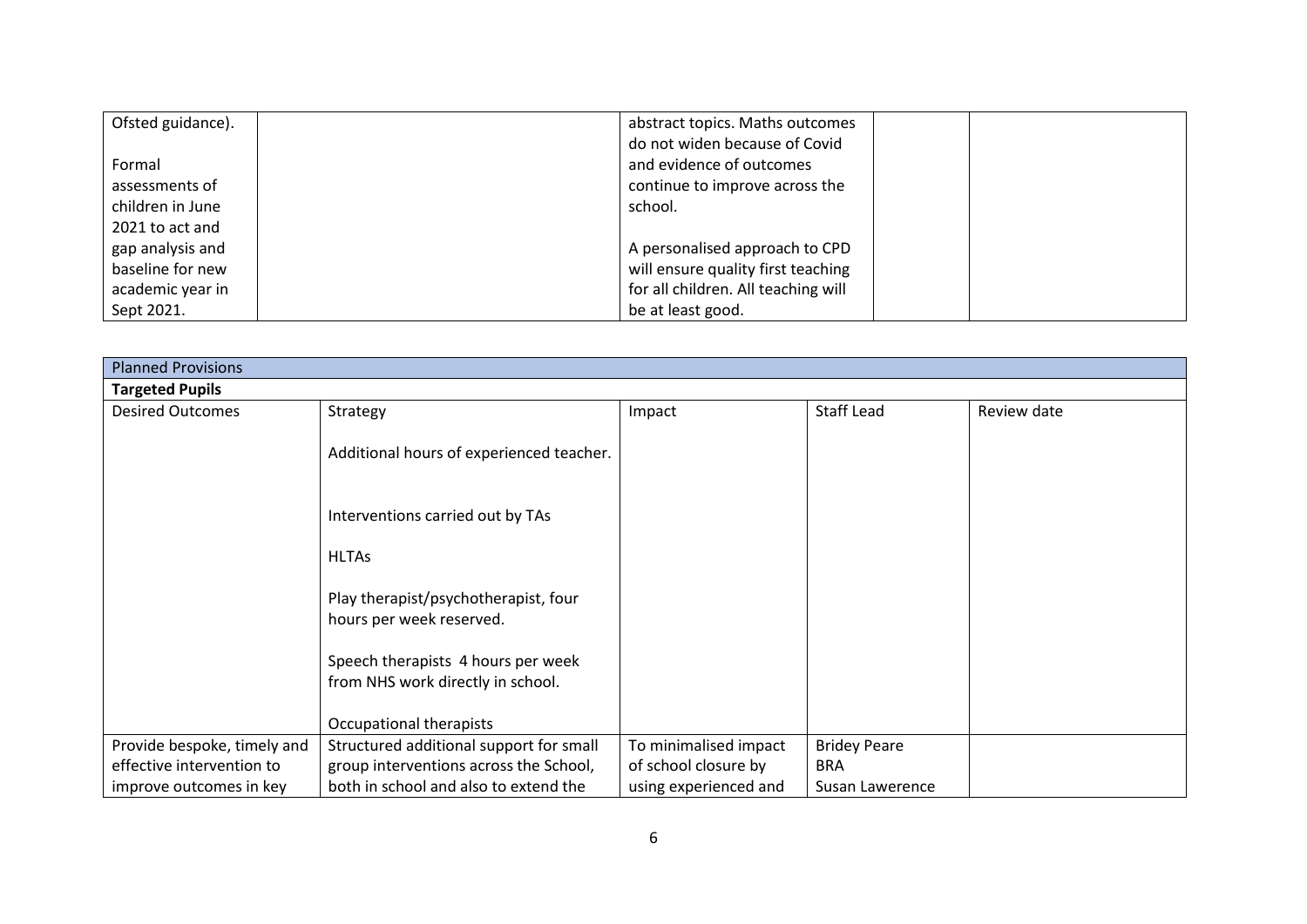| areas                         | school day for all groups so they still   | outstanding teachers          | (interventions)      |  |
|-------------------------------|-------------------------------------------|-------------------------------|----------------------|--|
|                               | retain a broad curriculum.                | and well trained TAs.         | manger and PP        |  |
|                               |                                           | This will result in the       | champion)            |  |
| For gaps in learning to be    | This will be carried out over two days by | gaps created by school        |                      |  |
| closed /reduced in identified | an experienced and outstanding teacher    | closure, to decrease.         |                      |  |
| and assessed children who     | known to the children. Her part time      | They will deliver             | Liz Duffield DHT and |  |
| are disadvantaged.            | hours will be increased.                  | interventions such as         | SENDCo               |  |
|                               |                                           | Sound training<br>$\bullet$   |                      |  |
| Support in the mental         | Teaching assistant will carry out the     | Phonics training<br>$\bullet$ |                      |  |
| health and well-being of      | following interventions based on          | and                           |                      |  |
| individual pupils through     | assessments carried out by class          | interventions.                |                      |  |
| play therapy and              | teachers.                                 | Reading fluency<br>$\bullet$  |                      |  |
| psychotherapy.                |                                           | support.                      |                      |  |
|                               | Small group/1-1 tuition in Spring 2/      | Maths (back to                |                      |  |
| To help calm and regulate     | Summer term for those children who,       | basics catch up)              |                      |  |
| identified children through   | despite high quality classroom teaching,  | Speaking and<br>$\bullet$     |                      |  |
| targeted occupational         | are still falling behind expectations.    | listening                     |                      |  |
| therapy.                      |                                           | interventions                 |                      |  |
|                               | Use of external professional services to  |                               |                      |  |
| To address ever increasing    | support children who need specialist but  | By increasing targeted        |                      |  |
| speech and language           | immediate intervention, without           | time spent on reading         |                      |  |
| problems identified in early  | excessive NHS waiting times.              | and maths 1:1 and small       |                      |  |
| years through NHS speech      |                                           | group tuition, data           |                      |  |
| and language therapists.      |                                           | analysis will indicate        |                      |  |
|                               |                                           | gaps in reading and           |                      |  |
|                               |                                           | maths will begin to           |                      |  |
|                               |                                           | reduce.                       |                      |  |
|                               |                                           |                               |                      |  |
|                               |                                           | By ensuring a                 |                      |  |
|                               |                                           | personalised approach         |                      |  |
|                               |                                           | to interventions and          |                      |  |
|                               |                                           | support given to those        |                      |  |
|                               |                                           | children with EHCPs,          |                      |  |